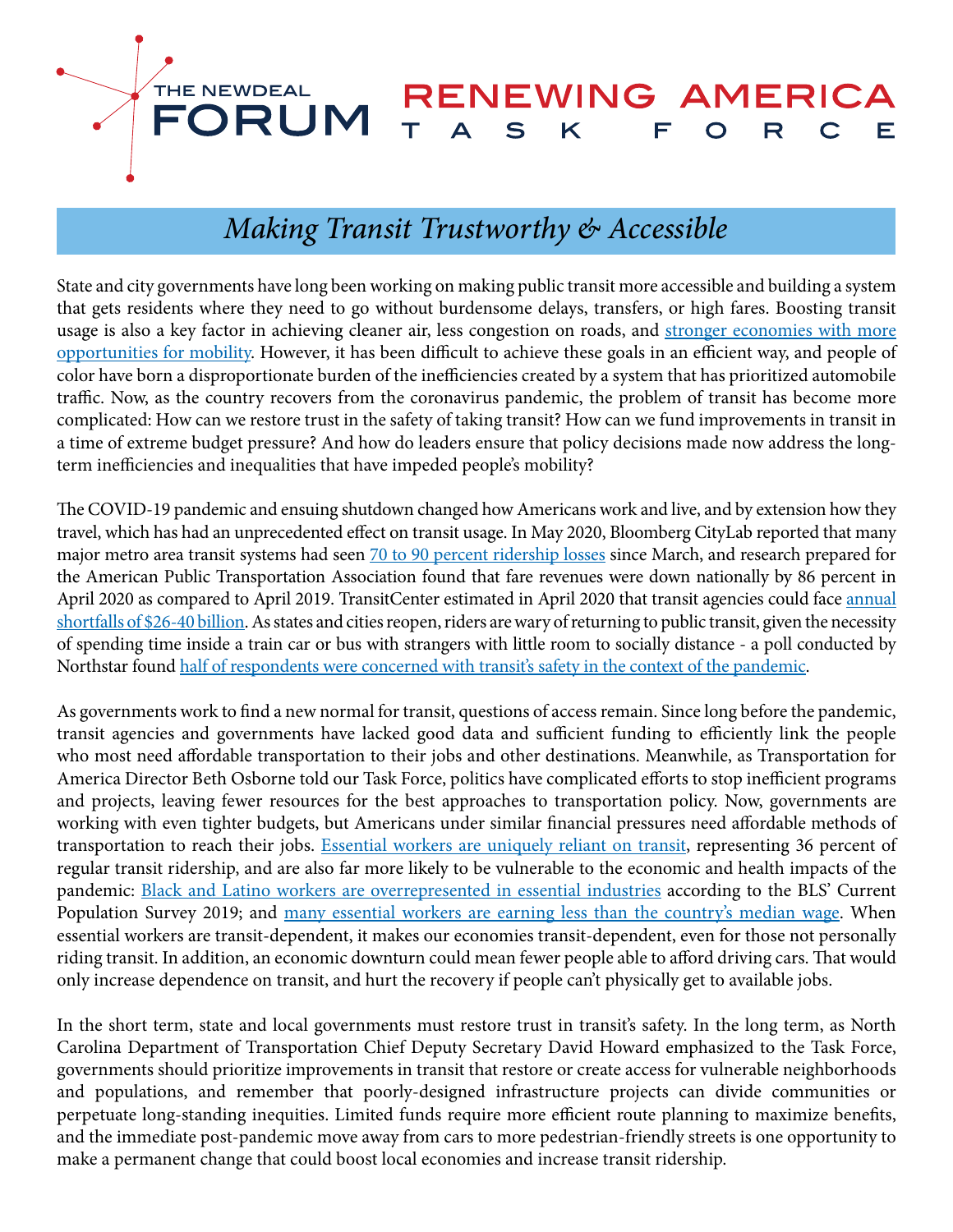# *Rebuilding a New Normal: Key Principles and Policy Goals*

- **Take the overall transportation system into account:** roadways and their design & placement; pedestrian access; bicycles, scooters, and other individual modes of transportation; buses; and trains.
	- Design or redesign transportation systems and roadways to benefit all types of users, not just vehicle users. ▷
	- Ensure that planned roadways do not disconnect people from necessary transit options, like a highway that cuts ▷ off pedestrian and bike access to an otherwise convenient train station, and consider roadway updates or changes that re-establish access to existing transit.
	- Make dedicated space on roadways for buses. ▷
	- Slow Streets and Vision Zero programs can make streets safer not just for pedestrians and alternative transportation, ▷ but also for transit.
- **Improve data collection** to measure not just movement and not just vehicles, but how people are using transit, and their access to work, businesses, and essential services.
	- $\triangleright$  Use data on transit use and infrastructure coupled with poverty or other indexes showing community inequity to map infrastructure needs and guide investment towards the neighborhoods that most need transit access.
	- Use GIS-based tools to evaluate transit effectiveness and how the system is connecting people to their jobs and ▷ services, looking at total time from front door to destination.
- Consider transportation in concert with land use decisions, and ensure that those decisions aren't creating barriers to transit goals or the types of transportation that residents prefer to use.
	- Residential and commercial construction should maximize travel via public transportation and walking/bike paths, ▷ cutting down on car trips and recognizing that highways cannot and should not be expanded indefinitely.
	- Prioritize collection and use of data about expected traffic impact when considering new residential and ▷commercial development.
- **Collaborate on innovative solutions** to keep riders healthy and safe, and to make funding more effective by looking at transit needs across a metro area, county, or region:
	- States should also track any spread of COVID through mass transit, recognizing that a series of international ▷ studies have been ["unable to tie any group of outbreaks to rail lines or city public transportation.](https://www.npr.org/sections/goatsandsoda/2020/08/28/907106441/coronavirus-faq-is-it-safe-to-get-on-the-bus-or-subway)"
	- $\triangleright$  Use state or regional agencies to collect best practices from the area and help local systems implement solutions to effectively respond to COVID challenges.
	- Partner with local universities to understand developments in health protocols and learn about new tech solutions ▷ for making public spaces safe.
	- Work with other agencies and areas whose ridership or transit needs overlaps with your area to harmonize goals ▷ and make limited funding more effective.
- Regain riders' trust by creating a visibly safer environment:
	- Educate riders about safety measures and new expectations for riders, and provide help lines for updates or reports ▷ of noncompliance.
	- Consider ways to reduce contact and other exposure, like contactless pay for fares, clear curtains to separate areas ▷ or seats on buses and trains, and new ventilation systems.
	- Catch infections before they spread further by implementing low-cost instant result testing for transit staff, and ▷ contact tracing measures for riders where possible.
- **Prioritize equitable access**, as an easy means of connecting vulnerable communities to a wider array of jobs and economic opportunities with higher wages and pay.
	- $\triangleright$  Analyze transit and transportation metrics like vehicle ownership, commute times, cost burdens, job accessibility, and more through a lens of race and ethnicity. [Research shows 60 percent of transit riders are people of color](https://www.apta.com/research-technical-resources/research-reports/who-rides-public-transportation/), and transit systems should guide investment to improve service for those communities, which have historically suffered from disconnection from city centers due to highways and other infrastructure.
	- Consider reducing or ending fares to restore low-income residents' ability to take transit in a time of increased ▷ financial instability.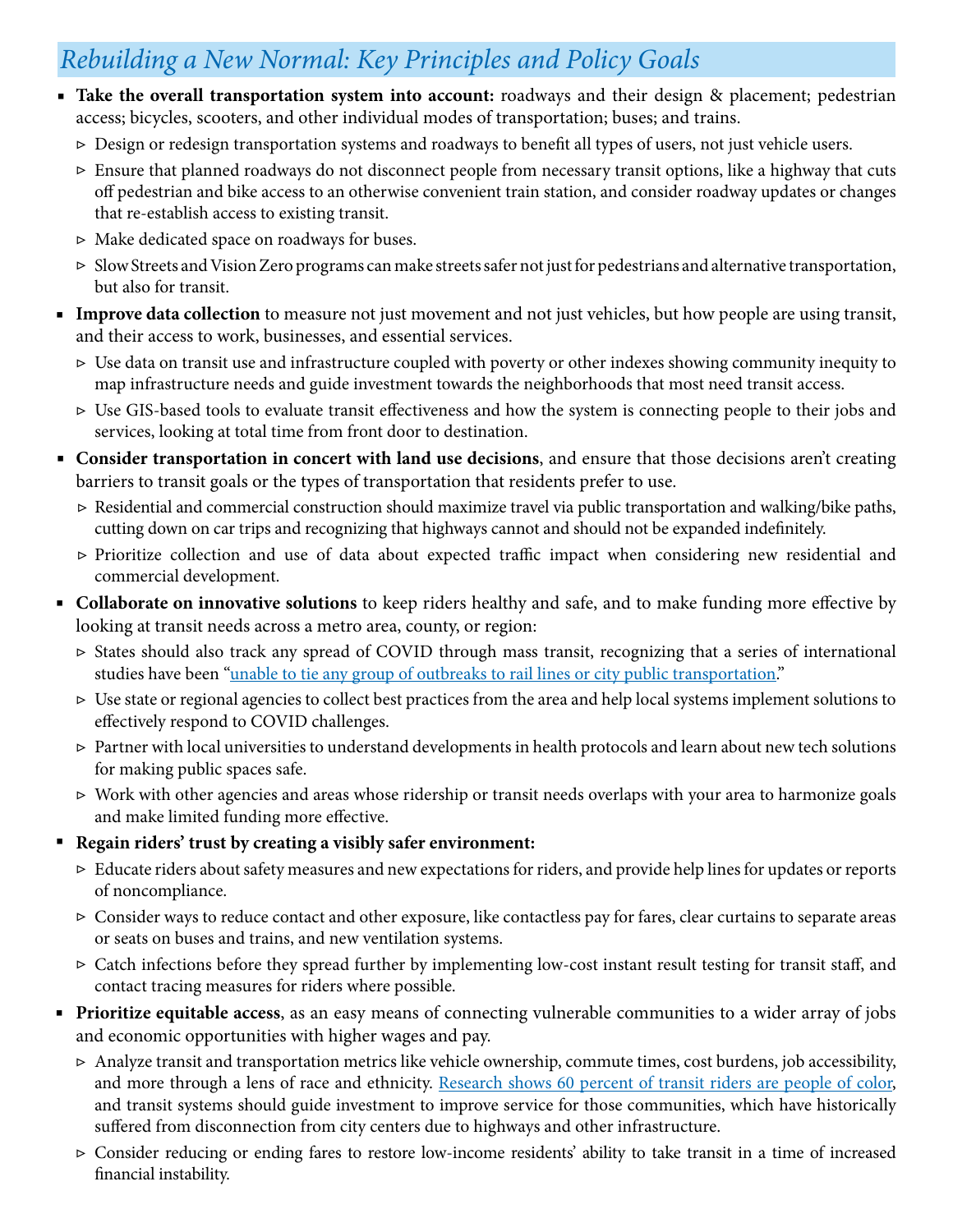## *Key Principles and Policy Goals, continued*

#### **Maximize impact of limited funding:** ■

- $\triangleright$  Prioritize a high-quality line that connects the heart of the city and population, recognizing people will use less high-quality services to get to the high quality line. A hub and spoke system can be a good blend of train and buses: Light rail is extremely expensive up front but operation costs are \$0.19 to the dollar versus bus operation.
- $\triangleright$  Streamline bus routes a bus that requires riders to walk a few blocks in exchange for a more direct and rapid route is more cost-effective for the city and more useful for riders than a slow bus that winds through a neighborhood.
- Remember that not all transit projects are good bad programs that aren't expanding access or making regular ▷ movement easier don't need to receive additional funding.
- **Support rural transit systems**, which often cannot recover from a shock like COVID's impact on travel:
	- Consider an on-demand service to balance transit needs with low ridership and high cost of operation. ▷

# *Selected Examples from America's State and City Governments*

### *Thinking about the transportation system as a whole:*

- [Phoenix's Transportation 2050 plan,](https://www.phoenix.gov/T2050/Overview) approved by voters in 2015 with support from then-Mayor Greg Stanton **and now-Mayor, then-Councilmember Kate Gallego,** charts an expanded investment in bus services and light rail, complemented by street changes to increase non-vehicle access. The plan aims to improve transportation for residents who drive, bike, walk, and ride transit, and by 2050 will add 75 miles of Bus Rapid Transit and 42 miles of light rail to provide riders with a premium transit service for faster and more reliable travel, among other goals.
- In 2019, **Shelby County, TN Mayor Lee Harris** established the county's first dedicated funding stream for public transit projects. Prior to the change, public transit was funded and administered by the City of Memphis, with no funding from Shelby County government. The new dedicated funding is approximately \$1 million per year and can be used by the Memphis Area Transit Authority to pay for capital projects that improve air quality, mitigate congestion, or reduce wear-and-tear on infrastructure.

### *Prioritizing equity & access in transit:*

- **Rochester, NY Mayor Lovely Warren** is overseeing a [transformation of the city's I-490 Inner Loop](https://www.cnu.org/highways-boulevards/model-cities/Rochester) that has severed neighborhoods from the city center and its economic growth. The project is removing the Inner Loop highway and replacing it with a boulevard, reconnecting neighborhoods and replacing highway space with new [housing and developments to anchor new growth.](https://usa.streetsblog.org/2018/03/01/a-new-neighborhood-will-replace-a-sunken-rochester-highway/)
- Kansas City, MO Mayor Quinton Lucas is implementing a program to provide **zero fare transit service** for the metro area, a move expected to grow ridership by 20% in the next five years (pre-COVID projections). ZeroFare KC could save up to \$2100 a year for a single parent using buses to get to work and get children to school, and a pre-COVID study showed it could improve the regional economy by \$13-17.9 million. Research indicates that money saved on bus fare will go toward housing, medical expenses, retail, and insurance.
- **Richmond, VA Mayor Levar Stoney** established an [Office of Equitable Transit and Mobility](http://richmondvaannouncements.blogspot.com/2020/09/mayor-stoney-founds-office-of-equitable.html) to look at the city's transit and mobility infrastructure as a whole and ensure it serves residents' multi-modal needs, while taking into account the need to improve service for historically-underserved populations. The office will rethink existing roads & infrastructure and guide design of future projects to benefit all types of transportation, and will also tackle projects like zero fares, Vision Zero safety work, and liaising with regional transportation agencies. ■
- **West Sacramento, CA Mayor Christopher Cabaldon** has partnered with Via since 2018 to offer **on-demand** [public transportation](https://www.cityofwestsacramento.org/government/departments/capital-projects-and-transportation/on-demand-rideshare-via) to fill gaps in the transit system. This on-demand system has been especially important to fill the needs of senior citizens and others who struggle with mobility.